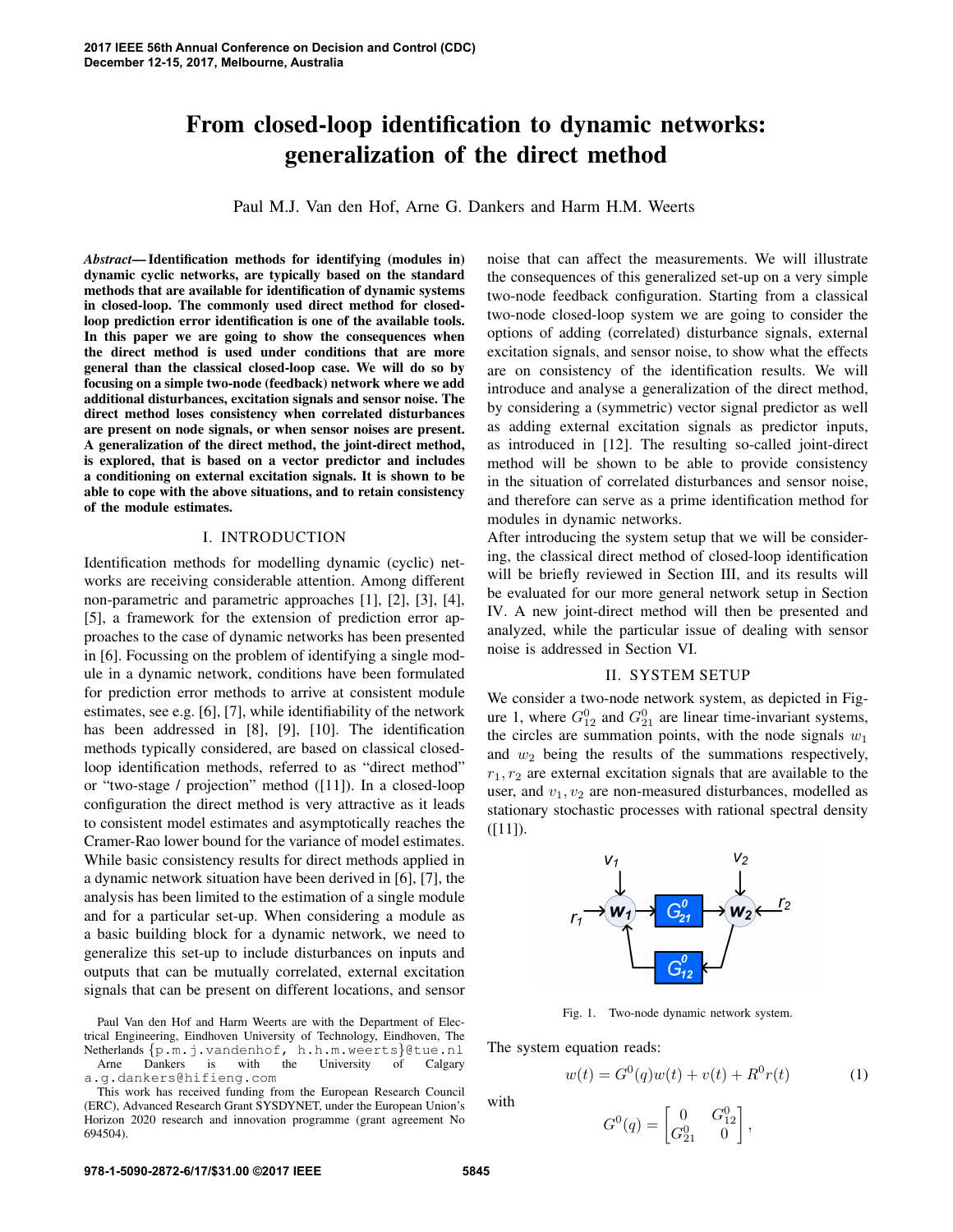and  $R^0 = I$  (the identity matrix) when both signals  $r_1, r_2$  are present, and with q the shift operator, i.e.  $qw_2(t) = w(t+1)$ . Unless otherwise stated we will assume that (excitation) signals r are uncorrelated to (disturbance) signals v, and that the closed-loop system is stable. The noise process  $v$  is modelled through  $v(t) = H^0(q)e(t)$ , with  $H^0$  monic, stable and minimum phase, and e a white noise process. In order to simplify technicalities, we will assume that the modules  $G_{12}^0$  and  $G_{21}^0$  are strictly proper. The node signals w are considered to be measured, possibly under the presence of sensor-noise. In that latter situation the measured variables become  $\tilde{w}(t) := w(t) + s(t)$ , with s sensor noise. Sensor noise is present only when it is particularly mentioned in the text.

## III. THE CLASSICAL DIRECT METHOD

In the classical direct method, there is a noise process  $v_2$  and possibly an external excitation signal  $r_1$ , while  $v_1$  and  $r_2$  are absent, and sensor noise is considered not to be present, see Figure 2.



Fig. 2. Classical closed loop system.

This implies that

$$
H^0(q) = \begin{bmatrix} 0 & 0 \\ 0 & H_2^0 \end{bmatrix}, \text{ and } R^0(q) = \begin{bmatrix} 1 & 0 \\ 0 & 0 \end{bmatrix}.
$$

The target of direct identification typically is to estimate one of the modules, i.e. the "plant"  $G_{21}^0$ , while the other module  $G_{12}^0$  is considered to be a feedback controller that might or might not be known. In the direct method, a one-step-ahead predictor for node signal  $w_2$  is considered,

$$
\hat{w}_2(t|t-1) := \mathbb{E}\{w_2(t)|w^{t-1}\}\tag{2}
$$

where  $E$  is expected value, and  $w^{t-1}$  denotes the past of the measured signal w up to time  $t - 1$ . When applying the predictor to a parametrized model  $(G_{21}(q, \theta), H_2(q, \theta))$ , it can be expressed as

$$
\hat{w}_2(t|t-1;\theta) := H_2(q,\theta)^{-1} G_{21}(q,\theta) w_1(t) + (1 - H_2(q,\theta)^{-1}) w_2(t),
$$

and a model estimate is obtained by applying a least squares identification criterion:

$$
\hat{\theta}_N = \arg\min_{\theta} \frac{1}{N} \sum_{t=0}^{N-1} [w_2(t) - \hat{w}_2(t|t-1;\theta)]^2.
$$
 (3)

Under weak regularity conditions ([11]) consistent model estimates for  $G_{21}^0$  and  $H_2^0$  are obtained, provided that

• The data generating system is present in the model set;

- There are no algebraic loops in the network and in the parametrized model, i.e.  $G_{12}(\infty, \theta)G_{21}(\infty, \theta) \neq 0$  for all  $\theta$ , with  $G(\infty, \theta) := \lim_{z \to \infty} G(z, \theta)$ ;
- There is sufficient excitation in the closed-loop ([11]), e.g. through presence of  $r_1$ ;

Some characteristics of the direct method in this situation are:

- Asymptotically, the model estimates reach the Cramer-Rao lower bound for the variance, on the basis of the measured data  $w_1$  and  $w_2$ ;
- No explicit use is made of the external excitation signal  $r_1$ , although it serves its purpose of providing excitation in the loop;
- Possible prior knowledge of the controller  $G_{12}^0$  does not help in improving the identification results. Note that  $G_{12}^0$  can actually be estimated from  $w_1$  and  $r_1$  in a noise-free estimation setting.
- The consistency results hold true even if  $G_{12}^0$  is nonlinear and/or time-varying.

## IV. THE DIRECT METHOD FOR A NETWORK SYSTEMS SETUP

### *A. Consistency results*

First we extend the situation of the classical closed-loop to a situation with an additional disturbance  $v_1$  in Figure 3.



Fig. 3. Classical closed loop system with input disturbance.

When analyzing the prediction error  $\varepsilon(t, \theta) := w_2(t)$  –  $\hat{w}_2(t|t-1;\theta)$  for this situation, we arrive at (using shorthand notations and denoting  $S^0 := (1 - G_{12}^0 G_{21}^0)^{-1}$ :

$$
\varepsilon = H_2^{-1}[w_2 - G_{21}w_1] = H_2^{-1}[G_{21}^0 w_1 + v_2 - G_{21}w_1]
$$
  
=  $H_2^{-1}[G_{21}^0 - G_{21}]w_1 + H_2^{-1}v_2$ .

When using  $w_1 = S^0 r_1 + S^0 v_1 + G_{12}^0 S^0 v_2$ , this leads to

$$
\varepsilon = H_2(\theta)^{-1} [G_{21}^0 - G_{21}(\theta)] S^0 r_1 +
$$
  
+ 
$$
H_2(\theta)^{-1} \left\{ \frac{S^0}{S(\theta)} v_2 + (G_{21}^0 - G_{21}(\theta)) S^0 v_1 \right\}
$$
 (4)

with  $S(\theta) := (1 - G_{12}^0 G_{21}(\theta))^{-1}$ . We can now distinguish two situations:

1) If  $v_1$  and  $v_2$  are uncorrelated, then the expression for  $\varepsilon(\theta)$  is composed of three independent terms. Minimization of the power of  $\varepsilon(\theta)$ , which is asymptotically achieved by (3), is then achieved by making the  $r_1$ - and  $v_1$ -dependent terms 0 which is implied by  $G_{21}(\theta) = G_{21}^0$ , and making the transfer from  $e_2$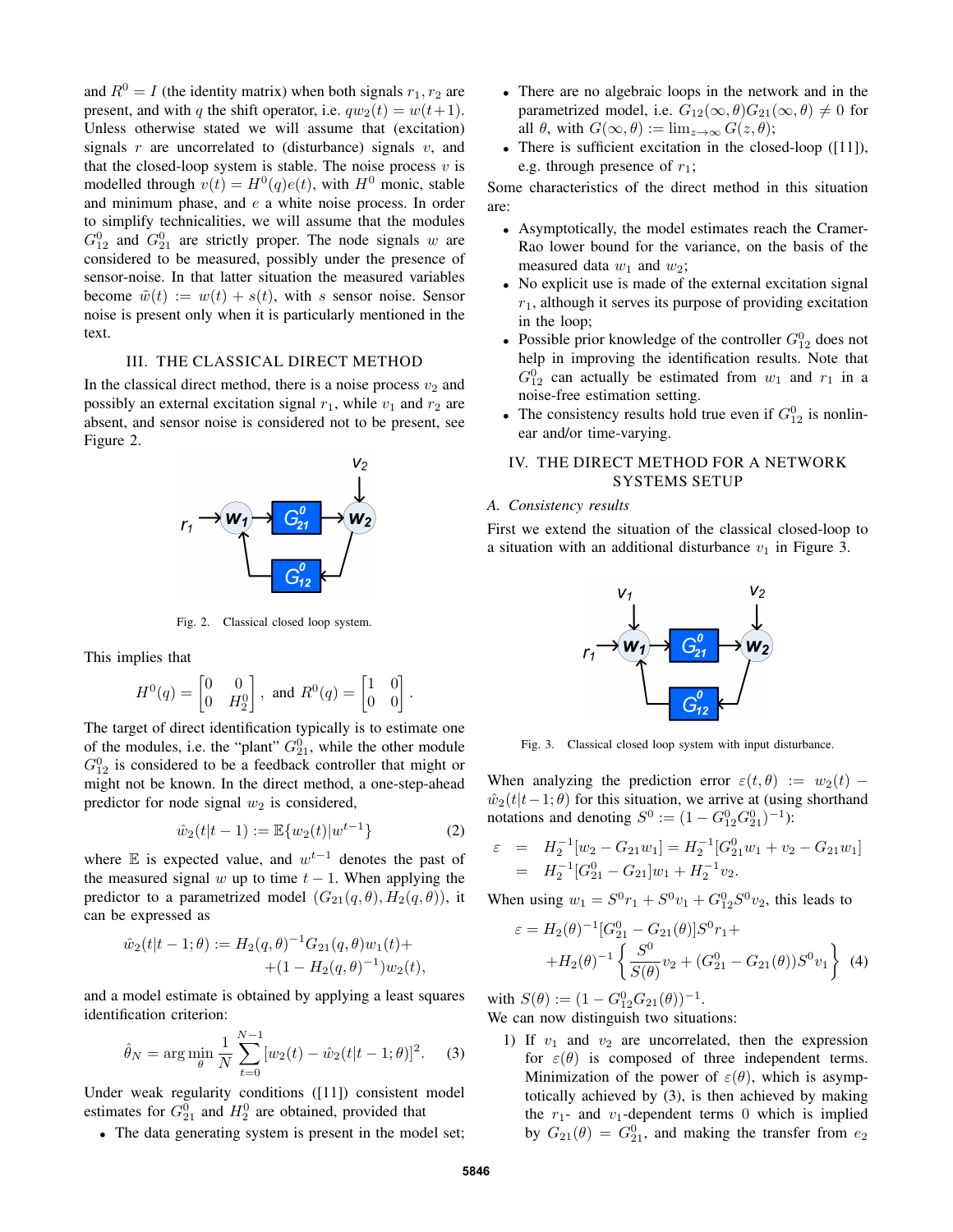to  $\varepsilon(\theta)$  unity, which is implied by  $H_2(\theta) = H_2^0$ . As a result consistency of the model estimates can be shown to hold under the same conditions as in the previous section. Addition of the disturbance term  $v_1$  does not hurt the consistency results. Actually it adds to the power of the signal  $w_1$  that excites  $G_{21}^0$ .

2) If  $v_1$  and  $v_2$  are correlated, then the above reasoning fails. It is not guaranteed anymore that  $G_{21}(\theta) = G_{21}^0$ and  $H_2(\theta) = H_2^0$  lead to a minimum of the power of  $\varepsilon(\theta)$ . As a result the consistency property is lost.

Quote 1: While the direct method is able to provide consistent model estimates in a classical closed loop setting, consistency is lost when the input signal is affected by an external disturbance that is correlated to the output disturbance of the system.

One might consider to add a second external excitation signal  $r<sub>2</sub>$  to the closed-loop in an attempt to retain the consistency property. However adding an  $r_2$  signal will not change the contribution of the disturbance term in the expression (4) for  $\varepsilon(\theta)$  and therefore will not solve the consistency issue.

Quote 2: Adding an additional external excitation signal  $r_2$  to the closed-loop system has no effect on the consistency properties as meant in Quote 1.

When the node variables are measured under the influence of sensor noise, so the measured signals are  $\tilde{w} = w_1 + s_1$  and  $\tilde{w}_2 = w_2 + s_2$  with  $s_1, s_2$  sensor noises, a more complicated situation occurs, which in the literature is referred to as an errors-in-variables problem. It is known that in this situation a direct method can not provide consistency results, without explicitly using the external excitation signal  $r_1$ , see [13].

Quote 3: Consistency properties of the direct method are lost when the node signals are measured under the influence of sensor noise.

## *B. Confounding Variables*

The lack of consistency in the presence of correlated disturbances, can also be explained using the notion of confounding variables. In [7] conditions have been formulated for consistency of the direct method in a general dynamic network setting. In the setting of the configuration of Figure 3, a confounding variable is a non-measured variable that has paths to  $w_2$  as well as to  $w_1$  that do not pass through measured variables, as e.g. the nonmeasured variable  $v_3$  in Figure 4 (left). Confounding variables create a correlation between  $w_1$  and  $w_2$  that is not induced by the module  $G_{21}^0$ , and therefore can cause lack of consistency for the direct method.

In the situation of Figure 2, the variable  $v_2$  has a path to  $w_2$ , but the path from  $v_2$  to  $w_1$  passes through the measured signal  $w_2$  and therefore  $v_2$  is not a confounding variable.

In the situation of Figure 3 the situation is more complex. If  $v_1$  and  $v_2$  are correlated, then the network configuration



Fig. 4. Classical closed loop system with confounding variable  $v_3$  (left) and correlated disturbances (right).

can actually be rewritten into Figure 4 (right), showing the presence of confounding variables  $e_1$  and  $e_2$ .

As a result the lack of consistency in the considered situation can be explained through the presence of confounding variables. In Section VI it will be shown that also the presence of sensor noise can actually be phrased in terms of the occurrence of confounding variables.

### V. THE JOINT-DIRECT METHOD

#### *A. The two-node dynamic network situation*

We will now consider the two-node dynamic network as depicted in Figure 1. In an attempt to overcome the lack of consistency of the direct method in the situation with correlated disturbances, we explore a network predictor that was introduced in [12], in particular for dealing with algebraic loops in networks. It is defined as:

$$
\hat{w}(t|t-1) := \mathbb{E}\{w(t)|w^{t-1}, r^t\} \tag{5}
$$

which, in comparison with  $(2)$ , shows two differences:

- 1) Both signals  $w_2$  and  $w_1$  are predicted, and
- 2) External excitation signals  $r$  are included as predictor inputs.

As shown in [12], for the case of strictly proper modules, this network predictor is expressed by

$$
\hat{w}(t|t-1) = (I - H(\theta)^{-1}(I - G(\theta))) w + H(\theta)^{-1} R^0 r
$$
 (6)

for a parametrized model  $(G(q, \theta), H(q, \theta))$  while it is assumed that  $R^0$  is known and fixed. A model is then identified by applying the identification criterion:

$$
\hat{\theta}_N = \arg\min_{\theta} \frac{1}{N} \sum_{t=0}^{N-1} \varepsilon^T(t, \theta) W \varepsilon(t, \theta),
$$

with  $\varepsilon(t, \theta) := w(t) - \hat{w}(t|t-1; \theta)$ , and W a  $2 \times 2$  positive definite weighting matrix.

For analysing consistency properties of the estimated model  $G(q, \hat{\theta}_N), H(q, \hat{\theta}_N)$ , we analyse the prediction error:

$$
\varepsilon(\theta) = H(\theta)^{-1} (I - G(\theta))(I - G^0)^{-1} [R^0 r + v] - H(\theta)^{-1} R^0 r \n= H(\theta)^{-1} [(I - G(\theta))(I - G^0)^{-1} - I] R^0 r +\n+ H(\theta)^{-1} (I - G(\theta))(I - G^0)^{-1} v.
$$
\n(7)

On the basis of this expression for  $\varepsilon$ , and considering the situation  $R^0 = I$  (both components of r present), consistency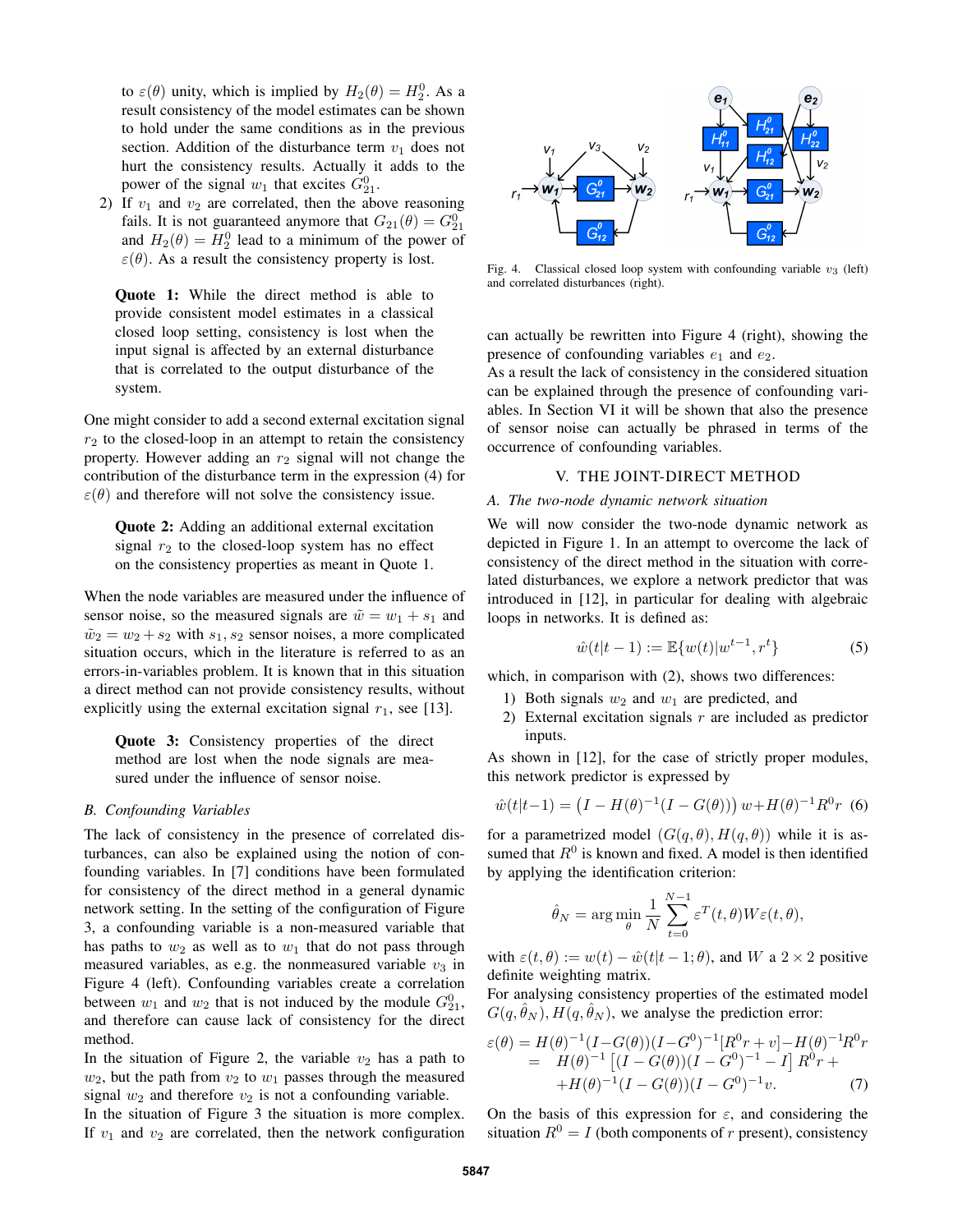of the model estimates is rather obvious, since the power of the r-dependent term is made 0 by  $G(\theta) = G^0$ , while additionally the power of the noise-induced term is minimized through the choice  $H(\theta) = H^0$ . There is no condition now on (absence of) correlations between the disturbance variables in  $v$ ! This leads to the following quoted result:

Quote 4: The joint-direct method, characterized by the use of a vector predictor (predicting both  $w_1$  and  $w_2$ ) and by including the two external excitation signals as predictor inputs, extends the consistency properties of the direct method to consistent estimates of the full network (and not only  $G_{21}^0$ ), and to the case where  $v_1$  and  $v_2$  are correlated.

So apparently by extending the predictor to (5), and identifying the two modules  $G_{21}^0$  and  $G_{12}^0$  simultaneously, we are able to handle the situation of correlated disturbances. The complexity that is added is that we need to solve a MIMO identification problem rather than a SISO problem.

*Remark 1:* There are other identification methods that can handle correlated disturbances, as e.g. the two-stage / IV type of methods analysed in [6], [7]. However the joint-direct method uses all available information in the node signals (rather than projecting them onto excitation signals  $r$ ) and therefore can be is expected to achieve a smaller variance.

## *B. A network identifiability result*

When considering the identification problem in the setting where only one of the two external excitation signals is present, a detailed analysis of the prediction error becomes more complicated. For that situation we can follow a different line of reasoning to arrive at a result.

For consistent identification of module dynamics and noise models in a dynamic network setting, the key condition is that the parametrized model set that is being used is network identifiable, [8], [10]. This implies that from the network transfers function  $T_{wr} := (I - G(\theta))^{-1}R^0$ and spectral density  $\Phi_v(\omega)$  there is a map to unique elements  $(G(q, \hat{\theta}), H(q, \hat{\theta}))$  in the model set  $\mathcal{M} :=$  $\{(G(q, \theta), H(q, \theta)), \theta \in \Theta\}$ . Together with the condition that the data generating system is contained in the model set, and external excitation signals are sufficiently exciting, this will imply consistency of the model estimates.

In this paper we will use a condition for verifying network identifiability that has been introduced in [10]. For this purpose we need to denote the matrices

$$
U(\theta) := \begin{bmatrix} R^0 & H(\theta) \end{bmatrix}, \text{ and } T(\theta) := [I - G(\theta)]^{-1} U(\theta)
$$

while  $0 \leq K \leq 2$  is the number of external signals in r that is actually present in the network.

*Proposition 1 ([10], Theorem 2.):* Let M be a network model set that additionally satisfies the following properties:

a. Every parametrized entry in the model  $\{(G(q, \theta), H(q, \theta)), \theta \in \Theta\}$  covers the set of all strictly proper rational transfer functions;

b. All parametrized transfer functions in the model  $(G(q, \theta), H(q, \theta))$  are parametrized independently (i.e. there are no common parameters).

Then  $M$  is globally network identifiable if and only if

- each row *i* of the transfer function matrix  $[G(\theta) \quad U(\theta)]$ has at most  $K + p$  parameterized entries, and
- for each i,  $\check{T}_i(\theta)$  has full row rank for all  $\theta \in \Theta$ , where the  $\alpha_i \times (K + p - \beta_i)$  matrix  $\check{T}_i(q, \theta)$  is the submatrix of  $T(q, \theta)$  that is constructed by taking the row numbers that correspond to the columns of  $G(q, \theta)_{i\star}$  that are parametrized, and by taking the column numbers that correspond to the columns of  $U(q, \theta)$  that are not parametrized.

It can be shown ([8]) that this identifiability result also holds row-wise for all elements in row  $i$  of the composed matrix  $[G(q, \theta) H(q, \theta)]$  in the model set M. The elements in row  $i$  are then identifiable if the above conditions are satisfied for the corresponding row i of  $[G(\theta) \quad U(\theta)]$  and for  $\tilde{T}_i(\theta)$ respectively.

## *C. Network identifiability for a reduced number of external excitation signals*

For the situation when there is only one component of the r-signal present, we can analyse the identifiability conditions as formulated in Proposition 1. Without loss of generality we consider  $r_1$  to be present and  $r_2$  to be absent. Then

$$
I - G(\theta) = \begin{bmatrix} 1 & -G_{12}(\theta) \\ -G_{21}(\theta) & 1 \end{bmatrix}
$$
  

$$
U(\theta) = \begin{bmatrix} 1 & H_{11}(\theta) & H_{12}(\theta) \\ 0 & H_{21}(\theta) & H_{22}(\theta) \end{bmatrix}
$$

with  $K + p = 1 + 2 = 3$ ,  $\alpha_1 = \alpha_2 = 1$ , and  $\beta_1 = \beta_2 = 2$ .

$$
T(q, \theta) = \begin{bmatrix} 1 & -G_{12}(\theta) \\ -G_{21}(\theta) & 1 \end{bmatrix}^{-1} \begin{bmatrix} 1 & H_{11}(\theta) & H_{12}(\theta) \\ 0 & H_{21}(\theta) & H_{22}(\theta) \end{bmatrix}
$$

$$
= (1 - G_{12}G_{21})^{-1}.
$$

$$
\begin{bmatrix} 1 & H_{11} + G_{12}H_{21} & H_{12} + G_{12}H_{22} \\ G_{21} & G_{21}H_{11} + H_{21} & G_{21}H_{12} + H_{22} \end{bmatrix}
$$

(where arguments  $(\theta)$  have been dropped for brevity). The matrices  $\tilde{T}_i$  are of dimension  $1 \times 1$ , and are given by

$$
\tilde{T}_1 = (1 - G_{12}(\theta)G_{21}(\theta))^{-1}G_{21}(\theta) \n\tilde{T}_2 = (1 - G_{12}(\theta)G_{21}(\theta))^{-1}.
$$

The full rank property of  $\check{T}_1$  and  $\check{T}_2$  is guaranteed if  $G_{21}(\theta)$ is not strictly equal to 0 for all  $\theta$ . Under this condition the conditions of Proposition 1 are satisfied and the network is network identifiable. Under the common conditions of persistence of excitation of the appropriate signals, consistency of  $G_{21}(\hat{\theta}_N)$  and  $G_{12}(\hat{\theta}_N)$  then follows automatically. The converse situation of having only signals  $r_2$  present, in stead of  $r_1$ , follows directly by duality. As a result we can formulate the following statement:

Quote 5: If in the situation of Quote 4 only 1 of the two reference signals is present, then the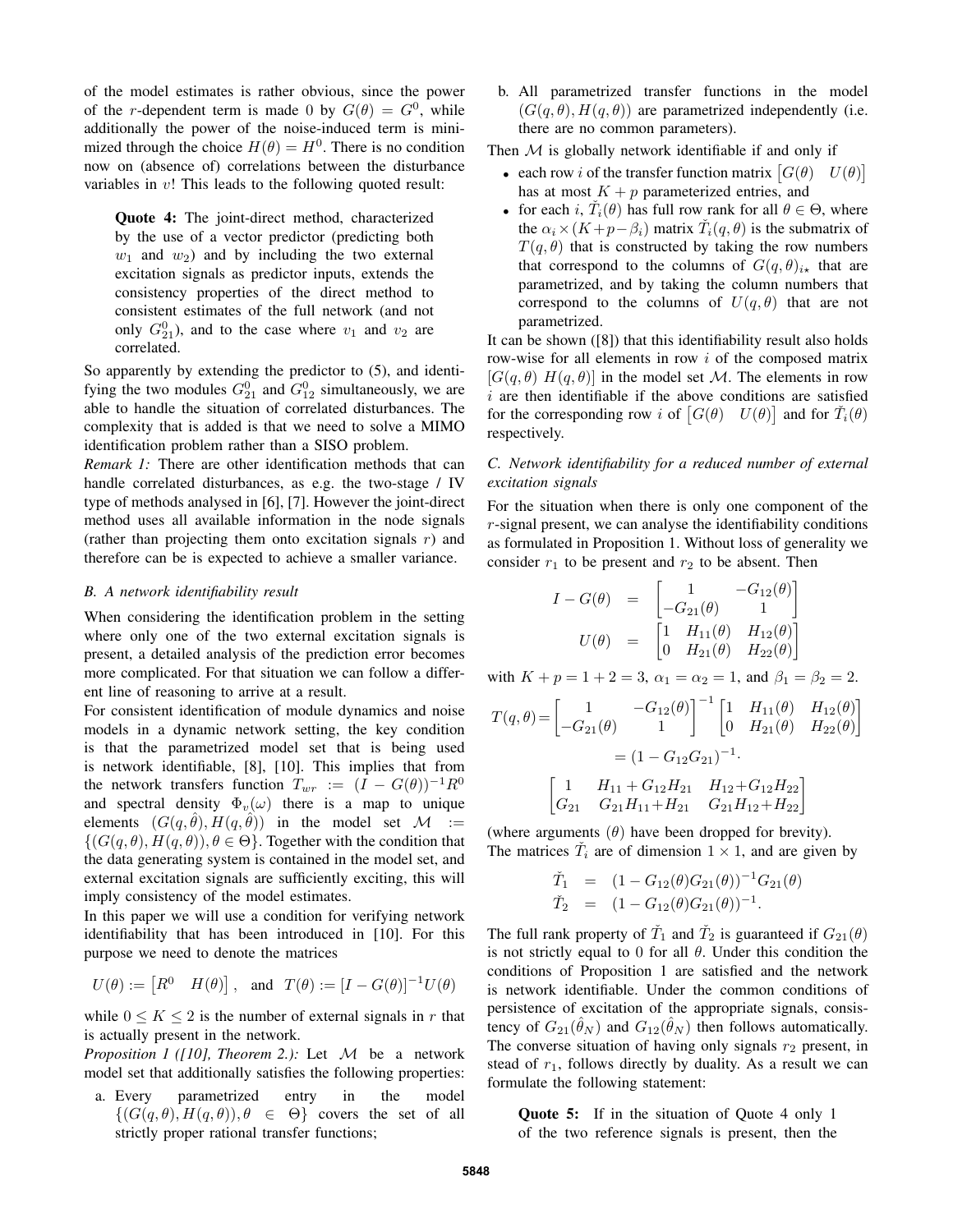consistency results remain valid for any correlation between the disturbances  $v_1$  and  $v_2$ , provided that  $G_{21}(\theta) \neq 0$  for all  $\theta$  (if  $r_1$  is present only), or provided that  $G_{12}(\theta) \neq 0$  for all  $\theta$  (if  $r_2$  is present only).

In the situation that both excitation signals are absent, the situation becomes slightly different. Now we have

$$
\begin{bmatrix} G(\theta) & U(\theta) \end{bmatrix} = \begin{bmatrix} 0 & G_{12}(\theta) & H_{11}(\theta) & H_{12}(\theta) \\ G_{21}(\theta) & 0 & H_{21}(\theta) & H_{22}(\theta) \end{bmatrix}
$$

with  $K + p = 0 + 2 = 2$ ,  $\alpha_1 = \alpha_2 = 1$ , and  $\beta_1 = \beta_2 = 2$ . Then according to the first condition of Proposition 1, we have too many parametrized terms in the rows of  $[G(\theta U(\theta))]$ . When evaluating the identifiabiltiy of  $G_{21}(\theta)$  only, we can focus on the second row of  $[G(\theta) \quad U(\theta)]$ . In the situation  $H_{21}^0 = 0$  and  $H_{21}(\theta) \equiv 0$  the number of parametrized terms in the second row of  $[G(\theta) U(\theta)]$  satisfies the maximum number of 2 parametrized terms. The second condition of Proposition 1 then requires a full row rank of  $\check{T}_2$ . After some manipulations it can be shown that  $\tilde{T}_2 = H_{11}(\theta) +$  $G_{12}^0 H_{21}(\theta)$  which is a monic proper transfer function of full rank, and therefore the conditions for identifiability are satisfied. The converse situation of estimating  $G_{12}^0$  under the condition that  $H_{12}^0 = 0$  follows by duality.

Quote 6: In absence of external excitation signals  $r_1, r_2$ , the module  $G_{21}^0$  can be estimated consistently when disturbance signals  $v_1$ ,  $v_2$  are correlated, under the condition that  $H_{21}^0 = 0$ . The dual result is that  $G_{12}^0$  can be estimated consistently if  $H_{12}^0 = 0$ .

Note that the condition  $H_{21}^0 = 0$  implies that  $v_1$  does not causally affect  $v_2$  in the sense of Granger ([4]). It does not imply that  $R_{v_2v_1}(\tau) = 0, \tau > 0$ . This result is in agreement with the identifiability results in [14] where onesided correlations between disturbance signals are considered for the situation of a joint-io identification method.

# VI. A CLOSED-LOOP NETWORK WITH SENSOR **NOISE**

We will now focus on the situation that the node variables w are measured under the influence of additive sensor noise. To this end we write

$$
\tilde{w} = w + s \tag{8}
$$

where  $\tilde{w}$  are the measured variables, and s is a (twodimensional) stationary stochastic process, uncorrelated with signals  $r$  and  $v$  in the configuration, and with a diagonal spectral density.

First we will illustrate that sensor noise can be described in terms of the presence of confounding variables. For illustration purposes we will consider the open-loop situation  $(G_{12}^0 = 0)$  and  $r_2 \equiv 0$ . Then the system's equation  $\tilde{w}_2 =$  $G_{21}^0 w_1 + v_2 + s_2$  can be rewritten as  $\tilde{w}_2 = G_{21}^0 (\tilde{w}_1 - s_1) + v_2 +$  $s<sub>2</sub>$  leading to the equivalence of the two networks indicated in Figure 5, which shows in the right Figure that  $s_1$  has become



Fig. 5. Sensor noise equivalently described as confounding variable.

a confounding variable. When considering the general twonode network, and substituting the expression for  $\tilde{w}$  into the system's equation  $w = G^0 w + v + r$ , (assuming  $R^0 = I$ ), we obtain  $\tilde{w} - s = G^0(\tilde{w} - s) + v + r$ , leading to

$$
\tilde{w} = G^0 \tilde{w} + \underbrace{v + (I - G^0)s}_{\tilde{v}} + r.
$$

This system has the same structure as the original network, with the node variables w replaced by  $\tilde{w}$  and the disturbance signal v by  $\tilde{v}$ , see Figure 6. The major difference is that the disturbance term now becomes

$$
\tilde{v} = v + (I - G^0)s.
$$
\n(9)

The consequence of this is that even if the disturbance signals  $v_1$  and  $v_2$  are uncorrelated, the new disturbance will have correlated components because of the term  $(I - G^0)s$ . So sensor noise can be considered as a special form of correlated disturbances. As a result, consistency properties for the modules in  $G^0$  will remain invariant when sensor noise is present. In this situation the noise model will need to describe the disturbance  $\tilde{v}$ , i.e. a combined signal composed of disturbance signals and sensor noises.



Fig. 6. Equivalent closed-loop network with sensor-noise measured variables as node signals.

Quote 7: The consistency properties of the jointdirect method (Quotes 4-6) remain valid for the modules in  $G^0$  when the measured node variables are subject to additive sensor noise.

It is a very strong property of the joint-direct method that it can deal with both correlated disturbances as well as with sensor noise. Note that these consistency properties can also be achieved by a two-stage / projection method as analyzed for the dynamic network situation in [6], [7], [15]. However in the latter situations not the full input signals can be used for estimation, leading to non-optimal variance results.

In Table I an overview is listed of the consistency properties of the different cases that have been considered in this paper.